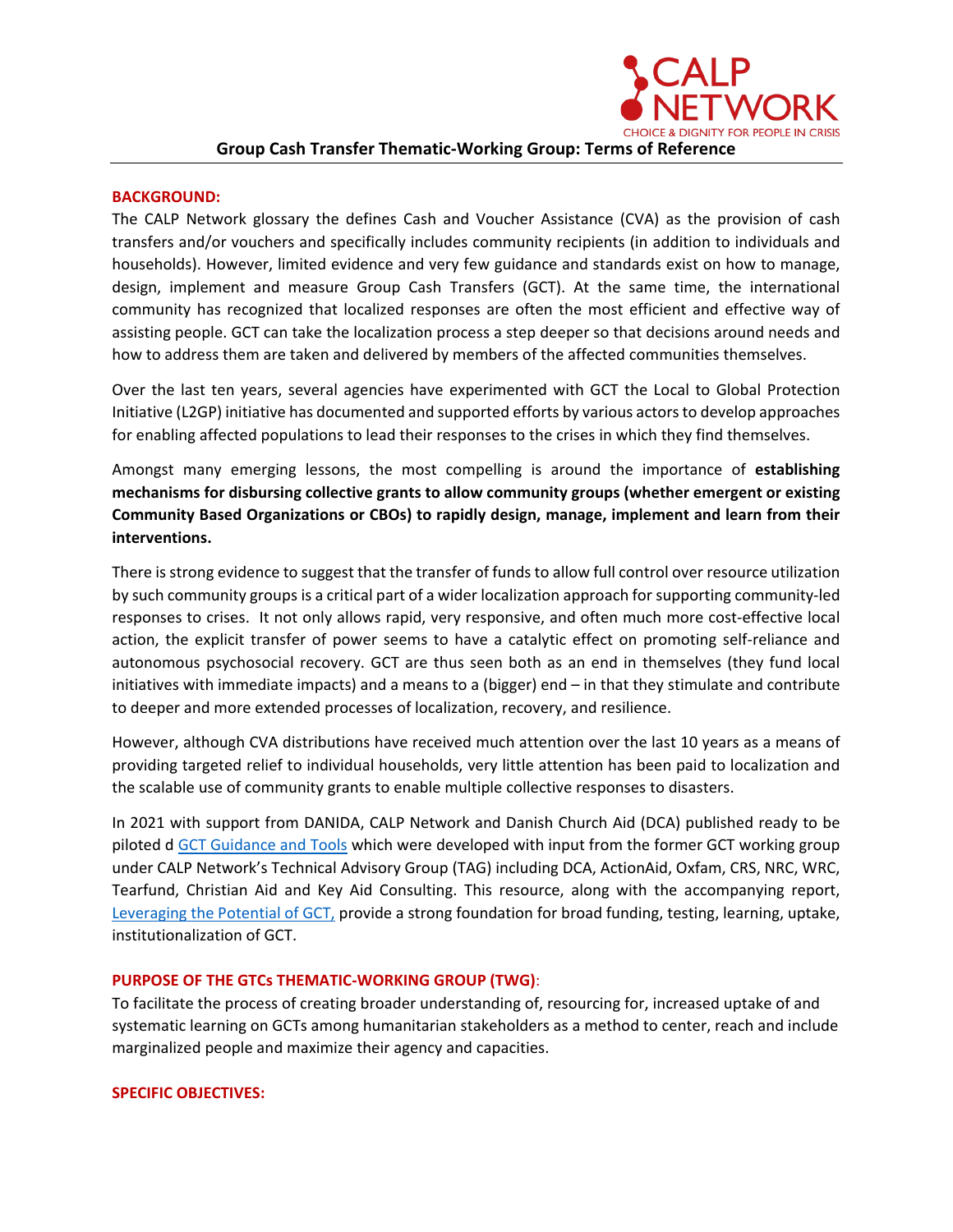

The TWG will be part of the Cash and Locally Led Response working group and will engage local and international representatives from the range of stakeholders who will be critical in realizing and moving this agenda forward, including implementing agencies, donors, and those involved in relevant research and data and information services. The following objectives will guide its work:

- Steer the process of testing and utilization of **Standards and guidance** already developed
- Enable **greater coherence and coordination** between organizations who are engaged in these processes, especially with other initiatives like Local2Global and others
- **Increase the engagement and diversity of the cash community bringing local actors in and to the center –** GCTs have the potential to catalyze and demonstrate progress towards Grand Bargain commitments to cash and other similar frameworks
- Ensure **documentation of learning on GCTs**
- Galvanize greater understanding of and support for **resourcing** GCT programming and learning across the humanitarian community, including non-traditional donors

# **AREAS OF WORK 2022-2023 – TASK TEAMS & OBJECTIVES:**

**PILOTING STANDARDS AND GUIDANCE** The objectives for this Thematic Working Group are to promote piloting and learning from the use of standards and guidelines developed. The TWG will engage the wider CALP Network membership to enable field testing of the guidance and tools

**ENGAGING WITH DONORS AND OTHER STAKEHOLDERS** This will involve engaging local NGOs to lead the discussion on GCTs and targeting existing and potential donors to GCT.

**RESEARCH AND LEARNING.** A global learning agenda will be developed facilitated by the TWG, inclusive of prioritization by local actors. This may include studying the utility and usability of the existing guidance and tools as they are piloted, how they can be adapted for greatest adoption, the identification of complementary resources for field-practitioners and the study of GCT outcomes and impacts.

# **WAYS OF WORKING:**

- o The Group Cash Transfer Thematic Working Group will be under the Cash and Local led response working group.
- o The Cash and the local-led response core team will provide oversight of the GCT group.
- o It will be co-chaired by two organizations to be elected
- $\circ$  Meetings will be held virtually every month for the first 6 months and then once every two months going forward
- o Ad-hoc meetings may be called when deemed necessary
- o Members of the Thematic Working Group are expected to actively contribute regularly.
- o Membership of local organizations will be prioritized if there is significant interest but underrepresentation of local organizations.
- $\circ$  This TOR will be reviewed, revised, and agreed upon by the TWG members. It will be periodically reviewed (every 6 months initially and then once a year) and updated as necessary